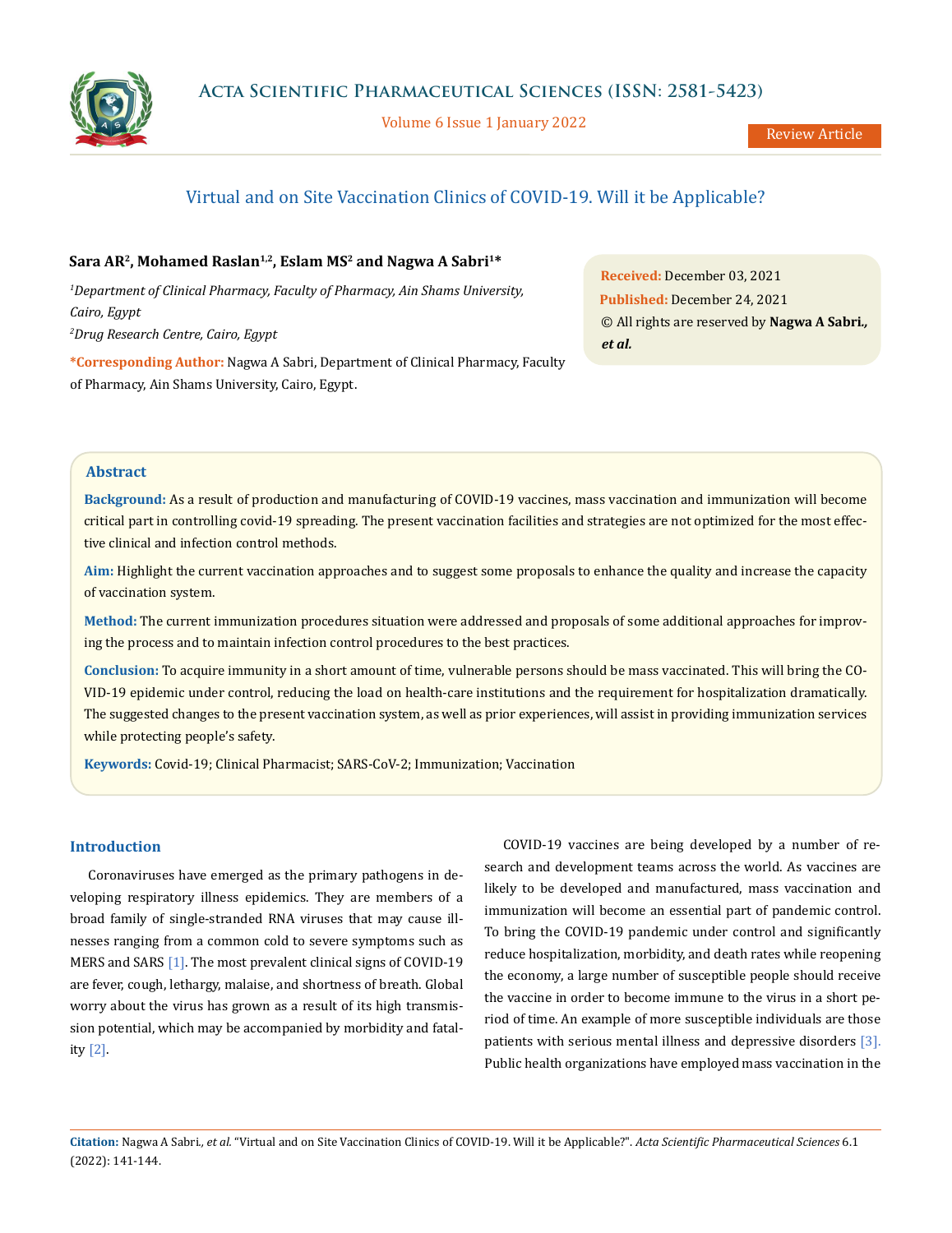past, and it is being advocated as a possible solution for COVID-19 immunization [4].

Till the entire population get vaccinated, the major strategy to reduce the transmission of the virus in both health care settings and the population is strong infection control measures. Public awareness of dealing with highly contagious respiratory disorders is critical in reducing illness transmission, particularly in medium and low-income nations where health institutions have only a moderate capability to respond to outbreaks [5].

Several studies have found that wearing a face mask helps to reduce the spread of viral infections. Maintaining a 1.5-meter distance between individuals could help to limit infection spread and break the chain of covid-19 [6].

Adhering to personal protective measures like wearing face masks, face shields, gloves, alcohol-based disinfectants, social distancing, and monitoring client's temperature before they enter the vaccination clinic is essential. High numbers of vaccination requests and limited capacity of health care providers is considered the main obstacle in performing safe mass vaccination.

From this point we are aiming to highlight on some ideas that may provide safe vaccination service, with minimal crowded environment, good social distancing, and less COVID-19 infection risk.

#### **Current vaccination clinics situation**

The current vaccination clinics or centers are not optimized to the best clinical and infection control practices. By taking a look at the individual journey in the vaccination process procedures we can find the following:

- The subject register his vaccination request through the ministry of health covid-19 vaccination online platform.
- After that the subject receives via an SMS his request registration number.
- Within few days the subject will receive an SMS with his predetermined vaccination date, and place.
- On the due date, the subject goes to the predetermined vaccination center.
- In the administrative area, you must provide the coordinator with you national ID, and show him the SMS message.
- After that you will get your turn in the queue list.
- A medical investigation is performed for you during which you will be asked about some questions regarding vaccination inclusion and exclusion criteria, and you will be informed about vaccination type and you can get answered about what you need to know about the vaccine.
- After that you will sing and fingerprint on the informed consent.
- Then you get will the vaccine.
- After that, you will receive a copy of the informed consent, and the vaccination card in which you will find the second vaccination dose due date.

The aforementioned vaccination procedures in the current CO-VID-19 pandemic situation have some drawbacks. The first one, some vaccination centers are not large enough to permit proper social distancing, and they are get crowded. The second one, the SMS message of the predetermined vaccination due is indicting the date and the place only, it should also indicate the exact time of vaccination so that everyone goes to the vaccine center on his predetermined date and time to avoid any chances of crowding.

The third drawback, in some cases some appointments are sent to the clients on the same day at a very early time e.g. at 12 am, 6 am during which the individual may be a sleep and upon walking up he will discover that he should go to take the vaccine. This will be inappropriate with many people to know suddenly that they should go today to get vaccinated.

A study demonstrates increased efficiency using a web- and mobile-based application to support mass vaccinations. The Flu-Tracker and HANDI solution eased the burden on all groups involved with mass vaccinations through improved patient flow and throughput, reduced staffing requirements, and streamlined data collection. Impact on employees was reduced due to efficient preregistration and numerous mobile vaccination venues. From 2012 to 2015, employee vaccination rates at non–mass clinic venues increased from 27% to 63% [7].

# **Proposed improvements and new ideas in the current vaccination system**

The current vaccination system can be optimized through early predetermination of vaccination date, (at least the client should be informed 24 hours before vaccination due).

**Citation:** Nagwa A Sabri*., et al.* "Virtual and on Site Vaccination Clinics of COVID-19. Will it be Applicable?". *Acta Scientific Pharmaceutical Sciences* 6.1 (2022): 141-144.

142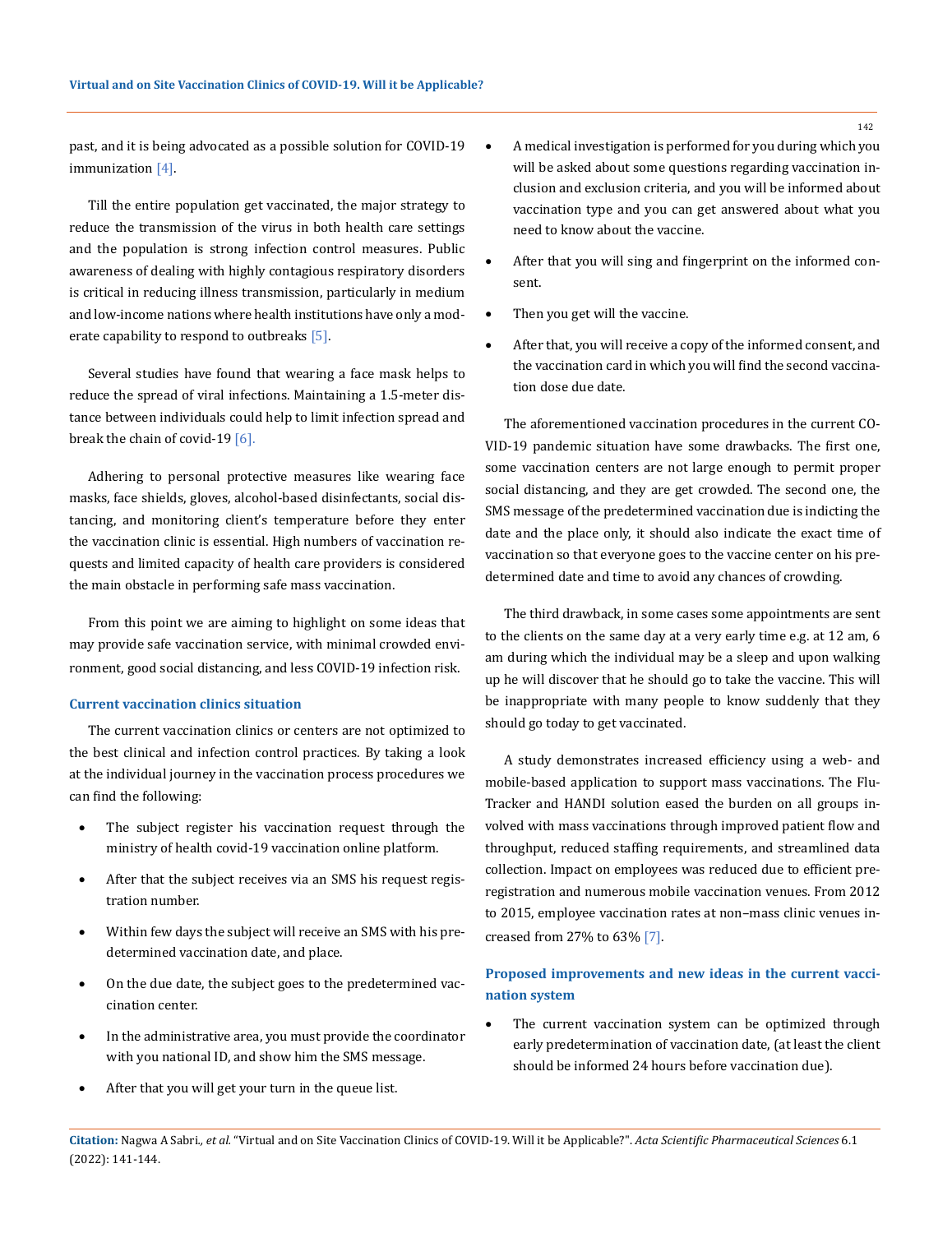- • On the other hand, vaccination time should be predetermined in order to make people go to get vaccinated at different day times to prevent place crowding and keeping proper social distancing.
- Home based vaccination service could be an option especially for those individuals above 60 years, and geriatrics with limited movements. Nurses can be sent to homes based on predetermined appointments for vaccinating old people.
- • Mobile vaccination clinics (off-site) can aid in reducing the burden on traditional clinics (on-site). Mobile vaccination clinics should be supported with the required IT and wireless connectivity tools to enable online access to covid-19 vaccine requests database. Also, required fridges or freezers for vaccine preservation should be provided. The off-site clinics will provide an advantage for any pre-registered individual to give him the vaccine shot at any time once he or she passed on the clinic on the way.
- Drive-through facilities have previously been used successfully for disease immunization and testing during COVID-19. Despite their benefits and promising outcomes, drive-through facilities for mass vaccination can be challenging to plan design, and operate [8].
- The number and configuration of drive-through mass vaccination centers should be planned based on the demographic characteristics of the population, the availability of appropriate and accessible space and various staff to run the sites, traffic conditions, vaccine supply, and other logistical issues such as personal protective equipment [8,9].
- • Various designs and layouts for drive-through vaccination sites have previously been proposed and used. A drivethrough center typically has two to ten lanes with three to four stations per lane including triage and screening, registration, shot dispensing, and recovery and discharge. More dispensing lanes provide higher throughputs and can be more effective at preventing traffic overflow onto neighboring streets [10,11].
- • Previously, layout improvements for drive-through vaccination sites were performed that make this facility served between 2000 and 3000 vehicles and their passengers on a daily basis [12].
- Passengers receiving immunization are mostly protected against weather conditions in their vehicles; however, staff at drive-through vaccination sites may be less protected. So the

design of drive-through vaccination facilities should consider weather conditions such as temperature, humidity, wind, and rain. In poor climate situations a McDonald's drive-through may be an alternate design option, with vaccination employees residing within a covered room or building and delivering immunization through an open door or window [13].

Since clinical pharmacist interventions showed to enhance nurses' medication error awareness and found to be beneficial in lowering the rate and severity of medication errors among nurses working in hospitals [14]. Proper training for clinical pharmacist should be afforded to make them ready for contribution in mass vaccination campaigns, as they can alleviate the increased vaccination burden on nurses.

### **Conclusion**

Mass vaccination of susceptible people should be performed in order to become immune to the virus in a short period of time. This will bring the covid-19 pandemic under control and significantly reduce burden on health care facilities and need for hospitalization. Besides, morbidity, and death rates will decrease. Under limited health care resources and high immunization requests maintaining protective measures is challenging. The proposed modifications in the current vaccination system and the previously applied experiences will aid in providing vaccination service while maintaining people safety.

#### **Bibliography**

- 1. Cascella M., *et al*. "Features, Evaluation and Treatment Coronavirus (COVID-19)". in StatPearls. Treasure Island, FL: Stat-Pearls Publishing LLC (2020).
- 2. Huang C., *et al*[. "Clinical features of patients infected with](https://www.thelancet.com/journals/lancet/article/PIIS0140-6736(20)30183-5/fulltext) [2019 novel coronavirus in Wuhan, China".](https://www.thelancet.com/journals/lancet/article/PIIS0140-6736(20)30183-5/fulltext) *Lancet* 395.10223 [\(2020\): 497-506.](https://www.thelancet.com/journals/lancet/article/PIIS0140-6736(20)30183-5/fulltext)
- 3. Nagwa Ali Sabri., *et al*[. "Depressive Disorders and Incidence of](https://www.researchgate.net/publication/345402040_Depressive_Disorders_and_Incidence_of_COVID-19_Is_There_a_Correlation_and_Management_Interference) [COVID-19: Is There a Correlation and Management Interfer](https://www.researchgate.net/publication/345402040_Depressive_Disorders_and_Incidence_of_COVID-19_Is_There_a_Correlation_and_Management_Interference)ence?" *[Psychological Disorders and Research](https://www.researchgate.net/publication/345402040_Depressive_Disorders_and_Incidence_of_COVID-19_Is_There_a_Correlation_and_Management_Interference)* 3.2 (2020): 3-7.
- 4. Asgary A., *et al*[. "A Drive-through Simulation Tool for Mass Vac](https://pubmed.ncbi.nlm.nih.gov/33182336/)[cination during COVID-19 Pandemic".](https://pubmed.ncbi.nlm.nih.gov/33182336/) *Healthcare (Basel)* 8.4 [\(2020\): 469.](https://pubmed.ncbi.nlm.nih.gov/33182336/)
- 5. Li JY., *et al*[. "The epidemic of 2019-novel-coronavirus \(2019](https://pubmed.ncbi.nlm.nih.gov/32087334/) [nCoV\) pneumonia and insights for emerging infectious dis](https://pubmed.ncbi.nlm.nih.gov/32087334/)eases in the future". *[Microbes Infectious](https://pubmed.ncbi.nlm.nih.gov/32087334/)* 22.2 (2020): 80-85.

143

**Citation:** Nagwa A Sabri*., et al.* "Virtual and on Site Vaccination Clinics of COVID-19. Will it be Applicable?". *Acta Scientific Pharmaceutical Sciences* 6.1 (2022): 141-144.